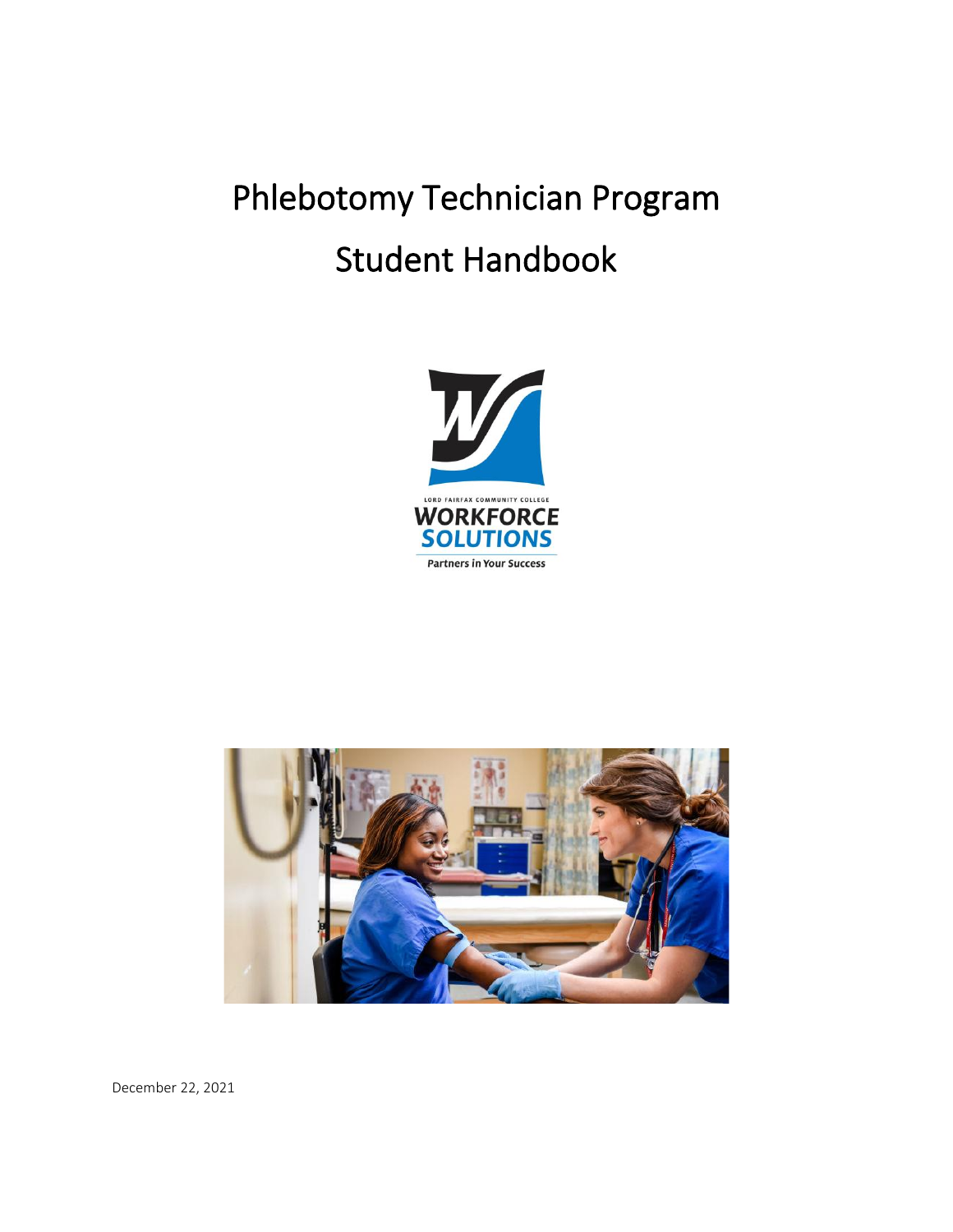# Welcome to the Phlebotomy Technician Program at Lord Fairfax Community College!

Please review this Course Specific Handbook, as well as the LFCC Student Handbook. <https://lfcc.edu/wp-content/uploads/2014/07/Student-Handbook.pdf>

The successful completion of this program will result in a Certificate of Completion, and the opportunity to sit for the National Healthcareer Association Certification Exam to earn the Certified Phlebotomy Technician (CPT) credential.

# Admission Requirements

- 1. Must have High School Diploma or GED, or will be taking the GED test within the next 12 months in order to take the certification exam.
- 2. Must complete registration for the class including payment to LFCC.
- 3. Must have computer/internet access

# Student Essential Performance Standards

Students are expected to complete course requirements that prepare them to perform essential job functions as a Certified Phlebotomist. These functions and/or skills are:

- 1. Speech: Establish rapport and communicate with clients, family members and the health care team
- 2. Hearing: Auditory acuity to perceive and interpret various equipment signals and to use the telephone.
- 3. Vision: Visual acuity to read any handwritten or printed data.
- 4. Mobility: Walk or stand for prolonged periods over six to eight hours. Must be able to bend, squat or kneel, and assist in lifting or moving clients of all age groups and weights.
- 5. Manual Dexterity: Determine eye/hand coordination and manipulation of equipment such as syringes and sharps.
- 6. Fine Motor: Use hands for grasping, pushing, pulling, and fine manipulation and possess tactile ability sufficient for palpating veins/arteries.
- 7. Mentation: Ability to assimilate and apply knowledge acquired through lecture discussions and readings.
- 8. Writing: Communicate and organize thoughts to prepare written documents that are correct in style, grammar and mechanics.

Any student who thinks he/she does not possess one or more of these functions should contact the disability services provider at the campus. Provisions for accommodations will be made in compliance with Section 504 of the Rehabilitation Act of 1973 and the Americans with Disabilities Act of 1990. For more information please go to the LFCC website at the following link: <http://www.lfcc.edu/?s=accomodations>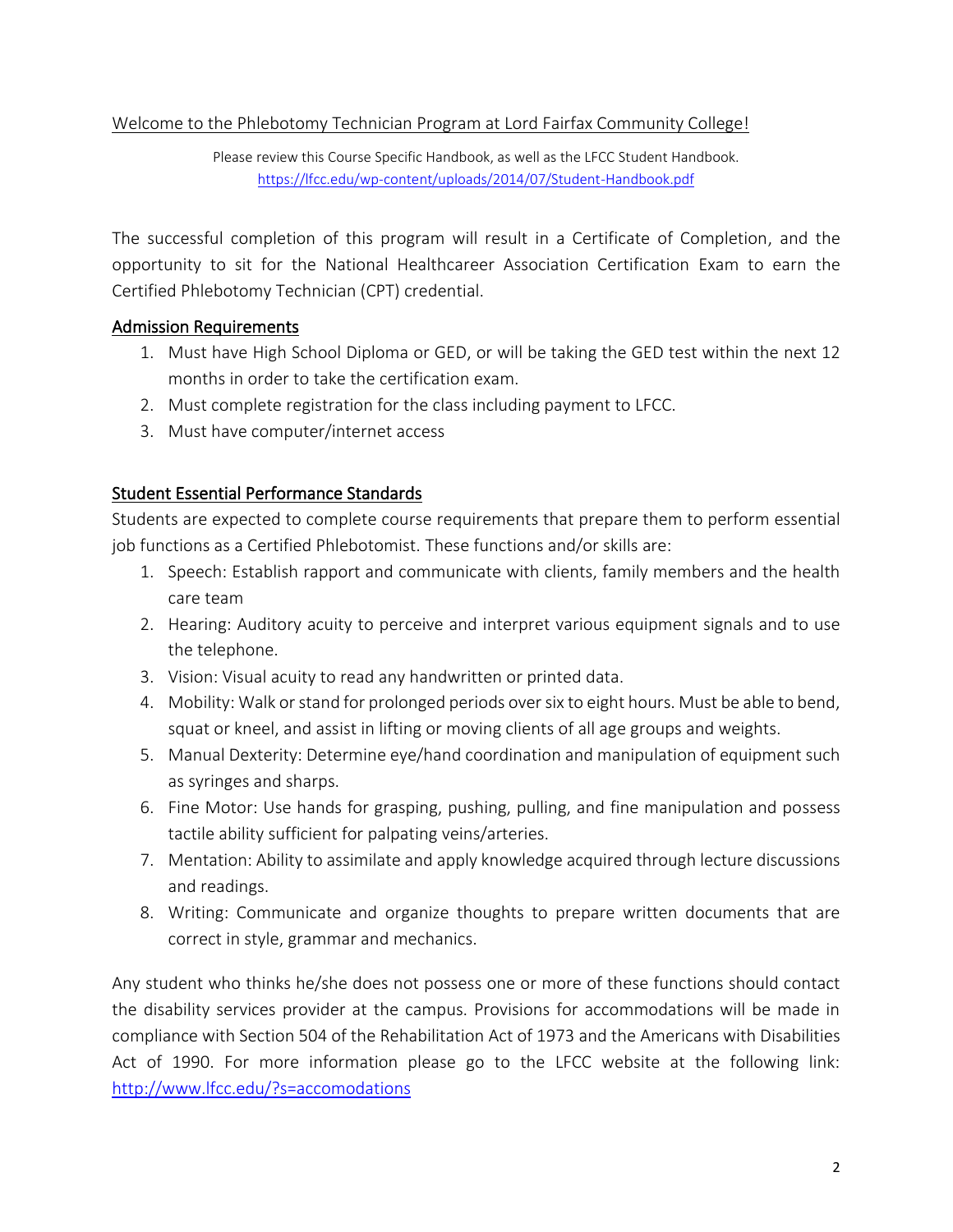\*\*Any student who would like to request accommodations for the NHA National Certification, would need to submit documentation directly to the NHA for approval. LFCC staff cannot approve accommodations for NHA exams. [https://www.nhanow.com/docs/default-source/pdfs/forms/nha-accommodation](https://www.nhanow.com/docs/default-source/pdfs/forms/nha-accommodation-form.pdf?sfvrsn=1a768d73_4)[form.pdf?sfvrsn=1a768d73\\_4](https://www.nhanow.com/docs/default-source/pdfs/forms/nha-accommodation-form.pdf?sfvrsn=1a768d73_4)

# Student Essential Soft Skills Standards

Students are encouraged to continually develop the following soft skills in order to be successful in the classroom and beyond. These skills will not only help you to get a job, but also help you to keep the job.

- 1. Customer Service Skills
- 2. Written and Verbal Communication Skills
- 3. Teamwork and Collaboration
- 4. Adaptability
- 5. Critical Thinking/problem Solving Skills
- 6. Conflict Resolution
- 7. Time Management
- 8. Commitment
- 9. Leadership Skills
- 10. Strong Work Ethic

## Documentation Required

- 1. Signed Assumption of Risk Form (See Page 9)
- 2. Signed Statement of Understanding Form (See Page 10)

## Only required if interested in an externship:

- 3. Routine Physical with Immunizations
- 4. Drug Screen and Background Check
- 5. CPR Certification\*
- 6. Health Insurance\*\*
- 7. Professional Liability insurance\* <http://www.hpso.com/professional-liability-insurance/student-coverage-description.jsp>

\*Items with an asterisk are only required by certain locations – do not complete until asked to do so\*

\*\*Please note that at this time, all Phlebotomy externship sites require health insurance in order to be placed.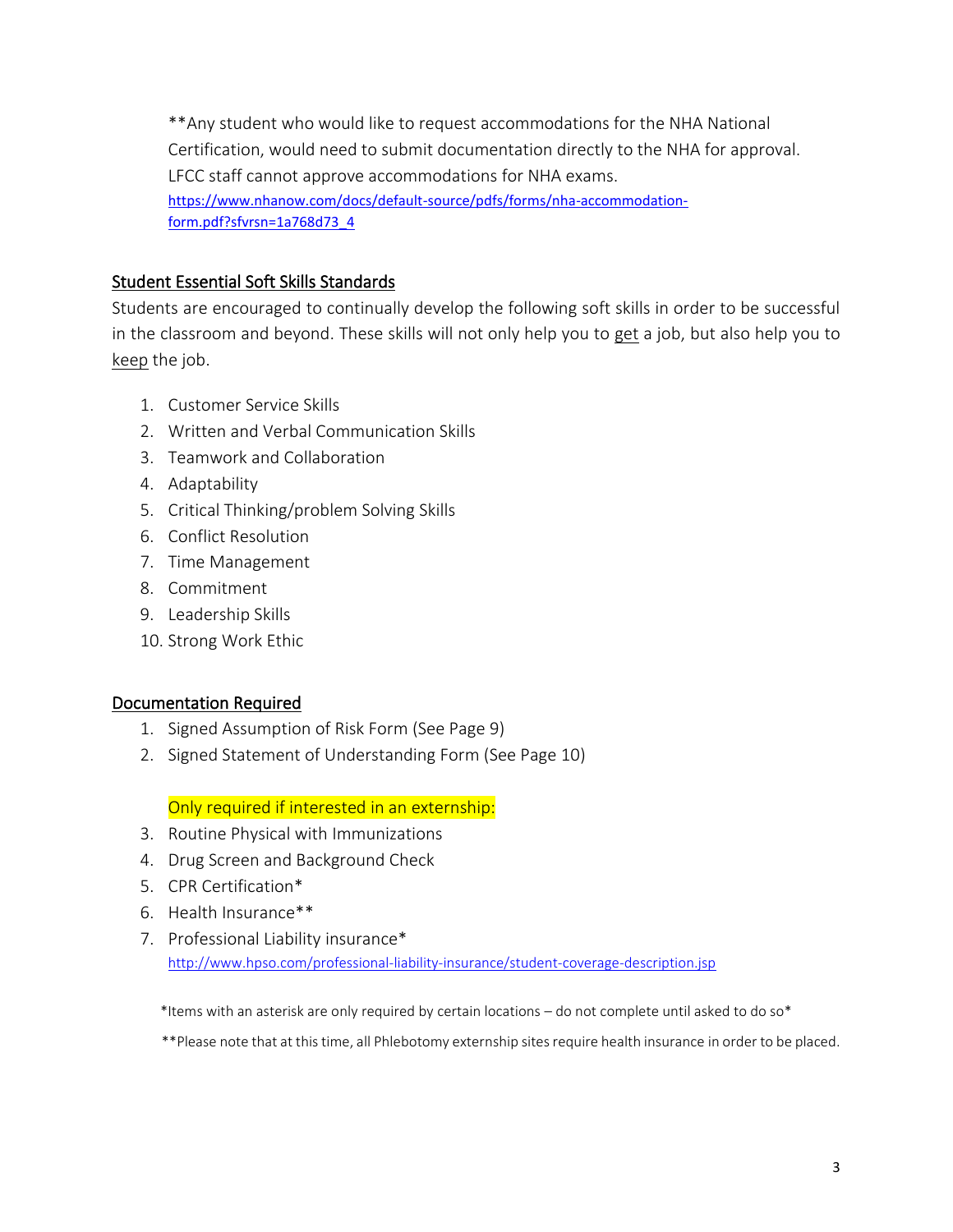## Course Structure

This course consists of 55 hours of classroom instruction, complete with a minimum of 30 live venipunctures and 10 live capillary sticks. Regular computer and internet access is required as some components of the course are online. On average, students spend around 3-4 hours per week on homework and other activities outside of the classroom.

We are hopeful that the majority of this course will be done in the classroom setting. However, due to Covid-19, we may need to utilize "remote learning" in order to get everyone successfully through this course. This may include the use of "zoom" for live classes and/or prerecorded lectures.

\*Components of this course will be offered through "Canvas" which is an online learning management system. On the first night of class, we will assist you with how to access this and we will give you the resources that you need to be successful.

We are still hopeful to be able to offer skills components hands-on in class. *This will require each student to break 6' social distancing requirements in order to complete the skills. We will provide PPE in order to make this as safe as possible. If there is a shortage with PPE, we may ask each student to provide their own mask.*

Students who wish to enroll in the voluntary externship portion of the program (100 unpaid clinical hours complete with 100 successful sticks\*\*), will be placed at an externship site to meet these requirements, pending completion of all documentation by week 5. This will allow students to take the ASCP certification exam, at their own cost (\$135) at a PSI testing center, once all the requirements are met, if you are interested in this specific certification.

*\*\*Please see below for more guidance on externships.*

## Grading System

- You must achieve a minimum 70% cumulative grade average AND sit for your national certification exam in order to receive a Certificate of Completion
- Grade composition is as follows. Each category is equally weighted at 20%.
	- $\blacksquare$  Final Exam
	- Quizzes
	- Homework
	- Presentation
	- **Venipuncture Evaluation**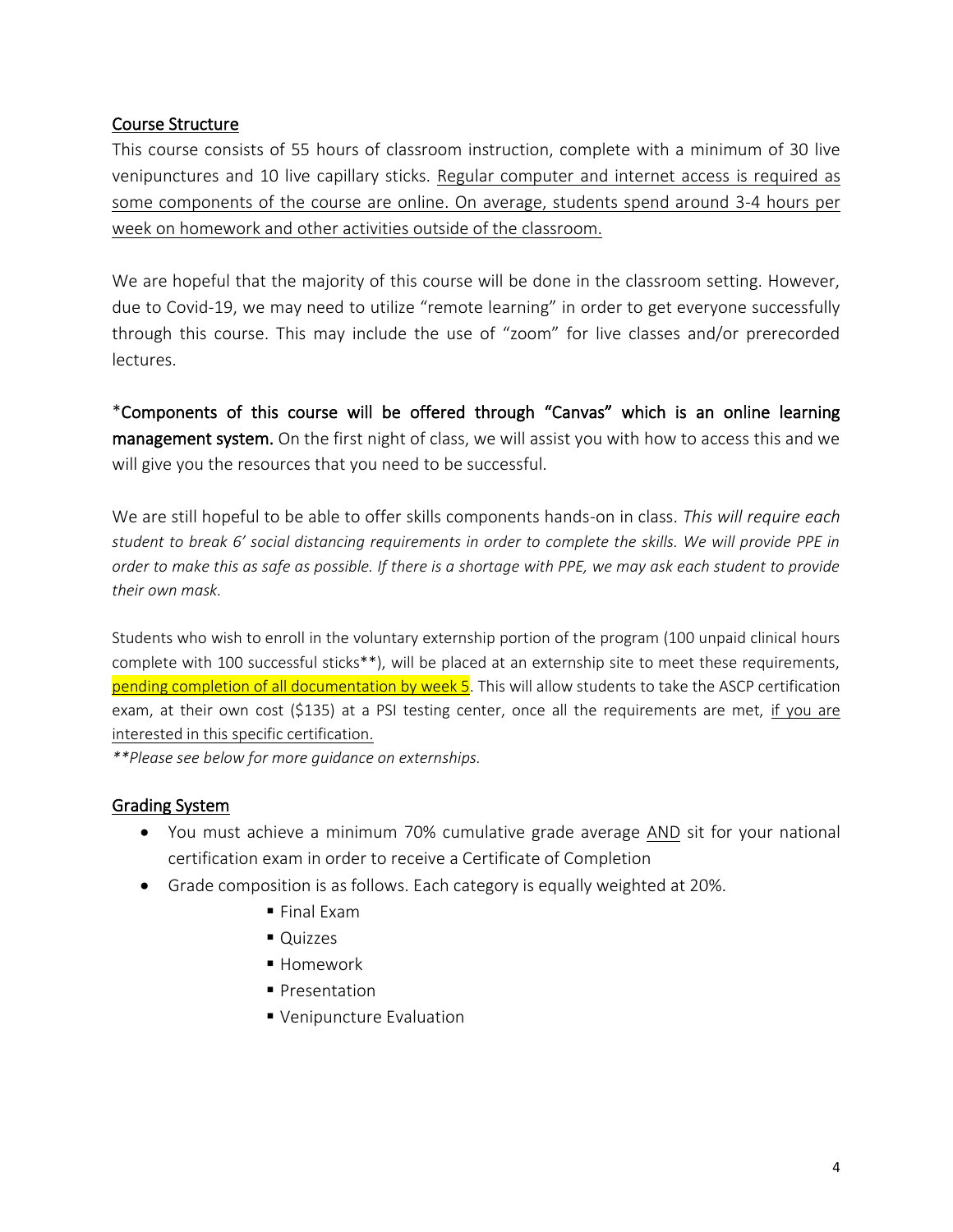# Certification Exam Information

- Students will take their certification exam approximately one week after the last class. The exam will be taken on campus in a computer lab. Exam details will be given to you in class. The exam is usually scheduled on the same weekday as your regular class and around the same time.
	- $\circ$  If there are any changes to this, such as a "remote live testing" option, we will notify all students. This will only likely occur if testing centers are not open or if testing cannot be completely on campus.
- Any student who does not take the exam within 120 days from the end date of their class will be responsible for paying their own exam fee.
- Students are responsible to schedule any retakes with the Healthcare Program Manager if they choose to take it with LFCC. Retakes are at the expense of the student.

# **Textbooks and Supplies**

All books and supplies are included in the cost of tuition, as well as the NHA exam fee. All you need to bring to the first class is something to write with and a notebook. Textbooks will be given out at the first class. The costs of any externship site requirements, such as a drug screen, background check, CPR training, health insurance, physical including immunizations, etc, are not covered by tuition, and are to be completed at the expense of the student.

\*\*If you have a laptop or tablet that you will be using throughout the class, please feel free to bring it on the first night of class so that we can better assist you with accessing online components.

# Attendance Policy

Students are expected to be present, on time, and ready to participate at all regularly scheduled classes. This is a rigorous program and attendance is vital to success. One of the top reasons why people are fired is for tardiness or not showing up for their scheduled shift! Workforce Solutions facilitates learning opportunities and connections that empower individuals, organizations and communities. By meeting these expectations, students will be prepared for solid attendance at their externships and for their future workplace.

- Being tardy more than 10 minutes (or leaving early) to class will count as an absence.
- In case of an emergency or illness that will result in an absence, students are to contact the instructor prior to class.
- Student who have 2 absences throughout the duration of the course will not be placed at an externship site.
- Missing 3 classes will result in being dismissed from the program. It is recommended that you save your absences to use in case of illness or emergency.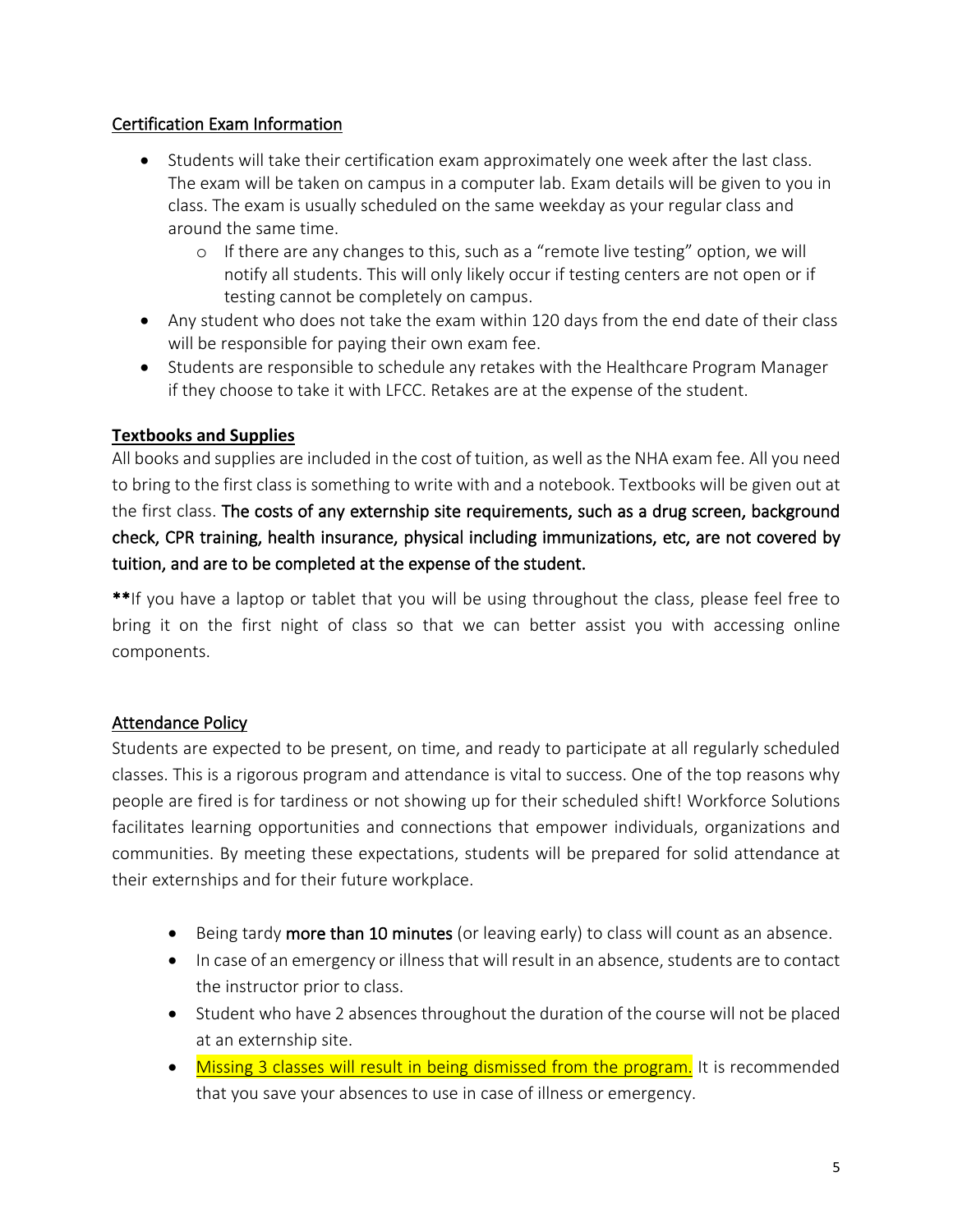\*\*If any portion of this course is offered through "remote delivery", classes will remain at the regularly scheduled times. Unless notified by the instructor, students should plan to "be in class" at the same times as the regularly scheduled class.

## Grounds for Dismissal from the Program

Include but are not limited to:

- Disrupting the learning environment
- Failure to comply with safety standards
- Any form of cheating or plagiarism
- Refusing to participate in skills training, such as injections or blood draws
- 3 absences
- Low grades/not completing assignments

No refund will be given upon dismissal. Students may follow the college's grievance process if they wish to have a decision reviewed.

#### Cancelled Classes/Emergency Alert

If for any reason the instructor needs to cancel a class, students will receive an email or phone call as soon as Workforce Solutions is notified. It is your responsibility to keep your contact information current so that we are able to reach you. Cancellations are not always system wide. Please check cancellation notices for specific campus details. Lord Fairfax Community College uses LFCC Alert to immediately contact you during a major crisis or emergency. All weather related cancellations will also be relayed through LFCC Alert.

*Sign up for LFCC Alert to receive emergency messages, weather-related notifications, and other important messages from Lord Fairfax Community College! Text lfccalert (all one word) to 226787 or visit [http://alert.lfcc.edu.](http://alert.lfcc.edu/)*

#### Cell Phone/Electronics Policy

Cell phones may not be used during class. Students are not to take or place calls, send or receive text messages, or use social media applications during class. All cell phones are to be turned to silent, not vibrate, while in class. Students are permitted to bring laptops/tablets to class to be used only for class related material. Smart phones will not work for all Cengage/Canvas Content.

#### Dress Code & Personal Hygiene

Personal presentation is important in the healthcare field both to find employment and to maintain it. Wearing clean, wrinkle-free scrubs and closed toed shoes to class will aide in preparing students for the workplace, and is therefore mandatory. Scrubs may be any color of your choice, but must be clean, wrinklefree, and fit appropriately. Long hair should be tied back, artificial fingernails, gel or stick on type polishes, are not be permitted, as they harbor bacteria.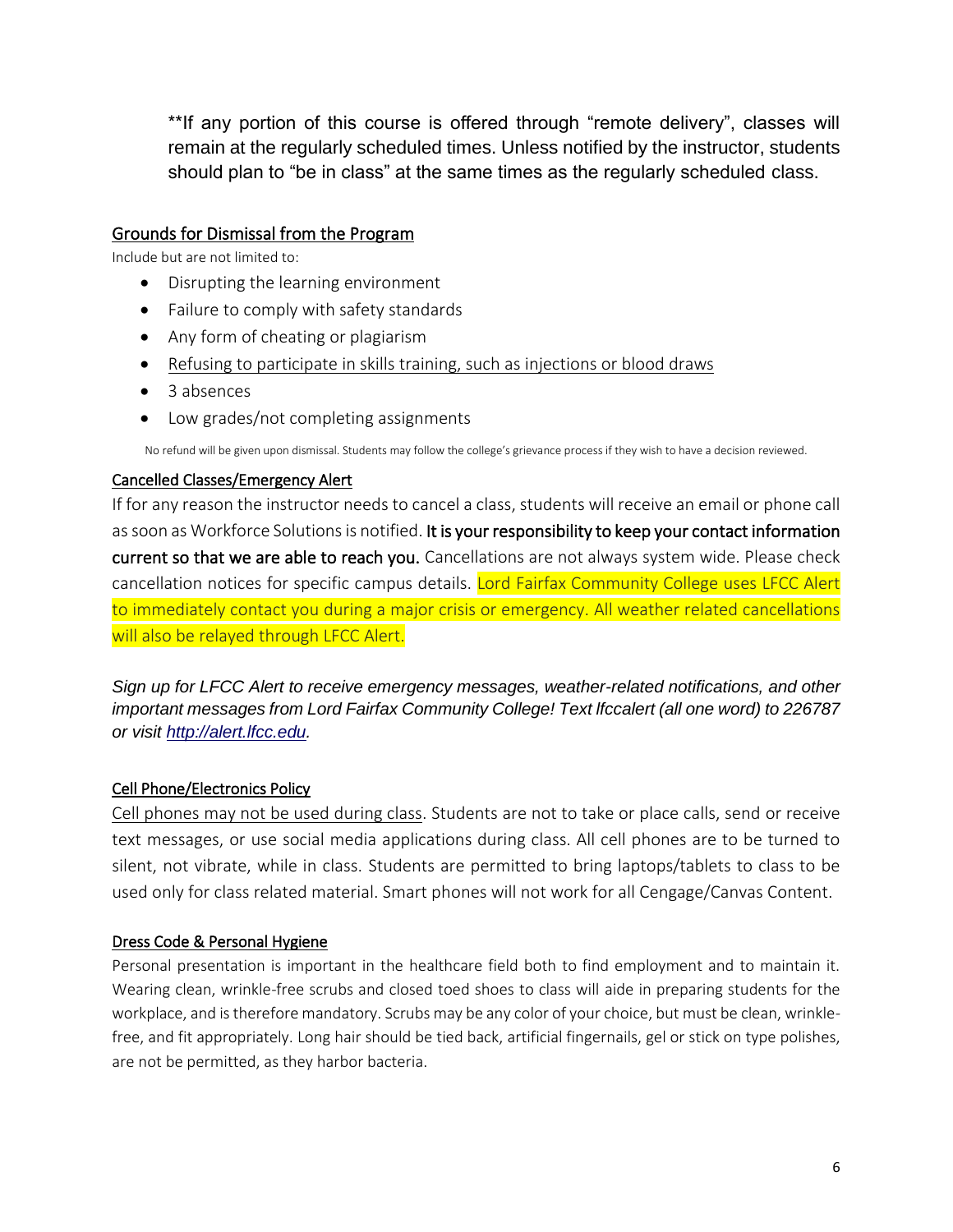#### **Smoking**

Although smoking is permitted in designated areas on campus, it is good practice to refrain from smoking during the workday. You will be in direct contact with patients, some of whom will have medical conditions that cause sensitivity to cigarette smoke, such as asthma or migraines. Please also be aware that most healthcare facilities do not allow smoking on site, and some employers do not hire candidates that use tobacco products.

Student are free to make their own choices in regard to the use of tobacco products. We wish only to inform you of the potential limitations that smoking may place on your career goals.

#### **Pregnancy**

It is expected that a student notify the instructor of pregnancy in order to protect the welfare and safety of the student. Pregnant students may continue in the program with written physician approval and permission of the externship site. Susceptibility to cytomegalovirus (CMV) should be tested at the student's expense, as continued clinical involvement will expose the student to blood, urine, and other bodily fluids. Non- immunity to CMV increases the risk to the fetus and continuation in the course should be considered carefully.

#### **See Something, Say Something**

If you have a concern about something you've observed or heard that may give you concern about another student, impact the safety of our environment or disrupt the delivery of our educational process, we encourage you to fill out the See [Something,](https://publicdocs.maxient.com/incidentreport.php?LordFairfaxCC) Say Something report form. This link can be found at [https://lfcc.edu/about-lfcc/office-of-financial-and-administrative-services/safe-and-secure-preventing](https://lfcc.edu/about-lfcc/office-of-financial-and-administrative-services/safe-and-secure-preventing-violence-and-protecting-academic-integrity-at-lfcc/)[violence-and-protecting-academic-integrity-at-lfcc/.](https://lfcc.edu/about-lfcc/office-of-financial-and-administrative-services/safe-and-secure-preventing-violence-and-protecting-academic-integrity-at-lfcc/)

#### Externship Information

Externships are a critical aspect of your education and it is strongly recommended that students make every effort to participate in this voluntary, yet valuable, learning experience. This is an opportunity to gain real world clinical knowledge that will help the student gain employment in the future. Students will work with a preceptor who will rate their overall performance at the completion of the externship.

- To be eligible for externship placement, students must:
	- $\checkmark$  Submit all required documentation: drug screen, background check, insurance
	- $\checkmark$  Comply with all LFCC policies and procedures
	- $\checkmark$  Demonstrate competency in all assigned skills
	- $\checkmark$  Complete the classroom portion of the course with a minimum grade of 70% and earn the NHA CPT credential.
		- ❖ This list is not all-inclusive. There may be site specific paperwork that will be required for each externship site. The clinical coordinator will inform the student should any other paperwork be required.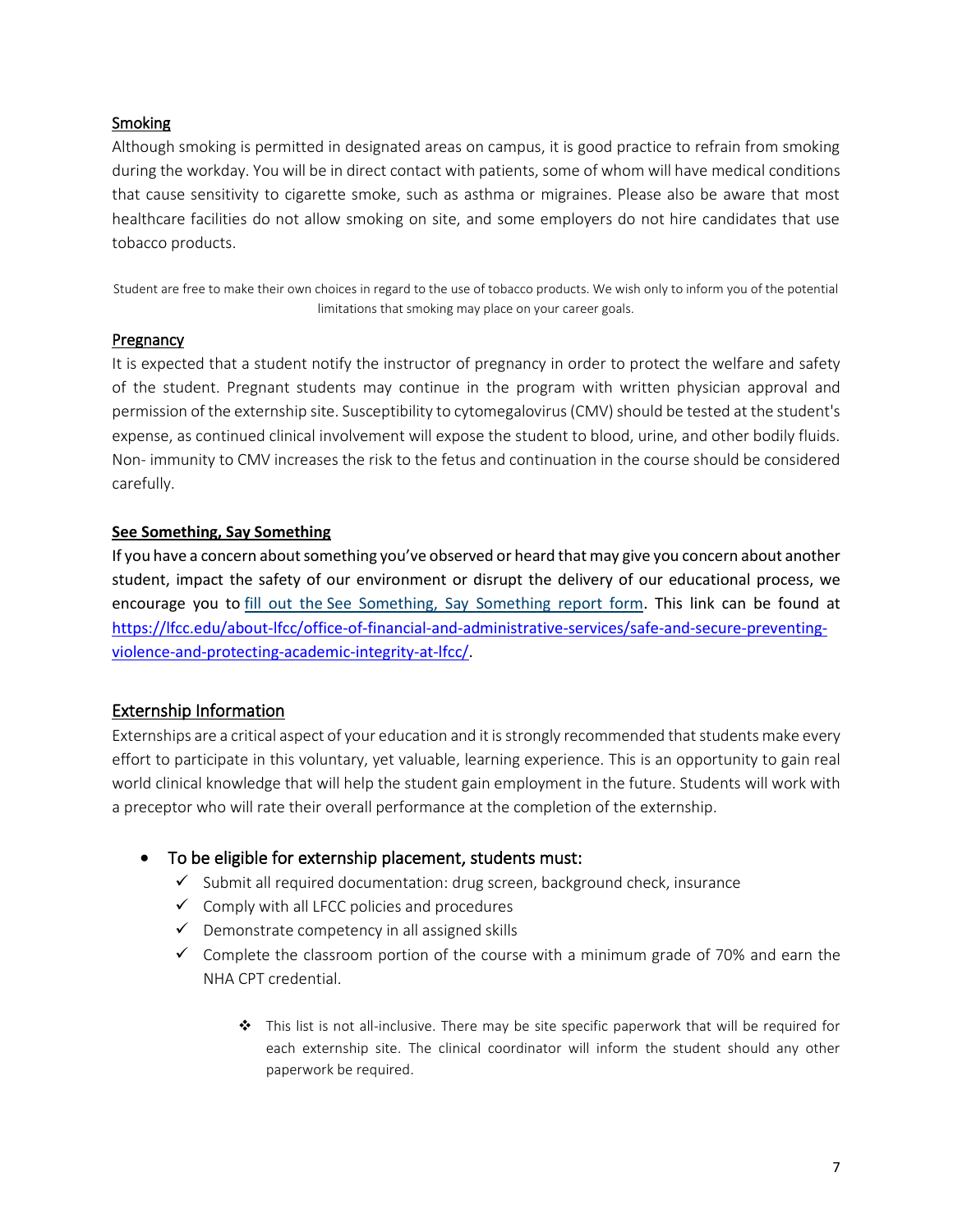❖ Students who do not submit ALL required documentation by the end of the 5th week will not be placed at an externship site.

#### Externship Placements

- Dates of placement is based on the needs/availability of the externship site.
- Students are responsible for providing their own transportation to/from the site.
- Every effort will be made to place students with **full-time** availability (36 hours/week between the hours of 8am and 5pm) in an externship within 90 days of course completion.
- Every effort will be made to place students with part-time availability (16 hours/week between the hours of 8am and 5pm) in an externship within 180 days of course completion.
- Students who are not able to dedicate a minimum of one full day (8 hours between the hours of 8am and 5pm) to an externship, will not be placed at a clinical site.
- Students who refuse a placement within 60 miles of the campus where the course was taken will forfeit their externship opportunity
- You are allowed  $1$  absence from your externship. You must notify the LFCC Allied Health Coordinator of your absence, as well as your preceptor. Any additional absences will result in dismissal from your site. You are to be on time, every day, and stay for your entire shift. If dismissed, for any reason, you will not be placed at a new clinical site.
- If you complete more than one certification (for example, CCMA in addition to the CPT) within one year, you may only receive one externship based on available sites.

\*\*\*Externships are based on site availability. Due to current situations, externships may not be available when this specific class is being offered. \*\*\*If paperwork is completed and externship sites become unavailable to the college, the college with not reimburse students for those expenses.

\*\*\*If externship opportunities are not available at the beginning of the class (the first night), that class will not be given the option to complete an externship at a later time. If you would prefer to have an externship with your program, you may want to choose a future class date once the healthcare system has stabilized.

<sup>\*\*\*\*</sup> This document is subject to change based on the needs of the program. \*\*\*\*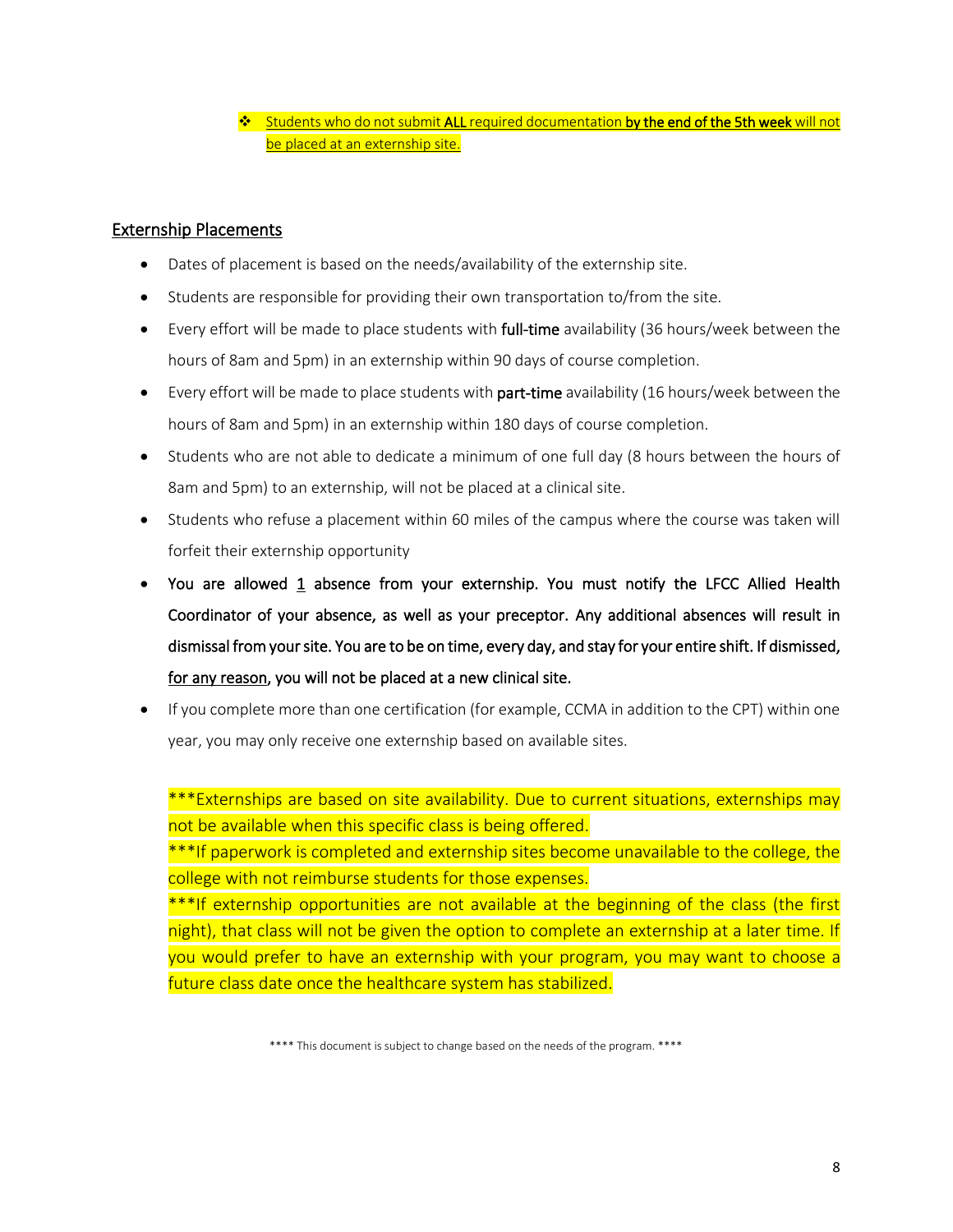#### Assumption of Risk Form

Students of Phlebotomy Training Programs will be required to learn and practice invasive procedures. The undersigned agrees that he/she understands that learning and practicing these skills may be accompanied by potential dangers as identified below:

I understand and acknowledge that:

- 1. Students will be required to learn skills necessary for practice in the field. These skills will include, but not be limited to, finger sticks, venipunctures, and injections.
- 2. Students will practice invasive procedures on each other. Prior to the skill practice; students will receive instruction regarding the skills to be practiced, including information on safety and the potential dangers inherent in such procedures.
- 3. Such activities by their very nature can be very dangerous and involve the risk of serious injury/illness and/or death. The risk of injury/illness may include, but is not limited to blood-borne pathogen infections, phlebitis, thrombophlebitis, septicemia, hemorrhage, tissue sloughing, nerve damage, loss of limb, and other injuries.
- 4. Students may be subject to drug screening at any time during the course, including externship.
- 5. Students will need to break 6' social distancing requirements in order to complete skill requirements throughout the course. However, this will be done as safely as possible requiring all appropriate PPE.
	- a. Students may be required to sign additional forms regarding college wide requirements.
- 6. If a student requires "source testing" or needs testing themselves due to an in class injury (example, accidental needle stick), this financial responsibility is at the cost of the student.

I agree to assume liability and responsibility for any and all potential risks, which may be associated with participation in such educational activities. Moreover, I understand and agree that I will indemnify and hold harmless Lord Fairfax Community College, its Board of Directors, Instructors, Employees, Clinical Affiliates, or hosting facility and that other students shall not be held liable for injury or illness which is incidental to or associated with the preparation for and the participation in these learning activities and which may be sustained.

I have received a personal copy of the Student Handbook containing rules and regulations relative to the program. The Program Instructor has reviewed the content with all members of the class and time was made available to the student for questions and clarification of content.

I agree to follow the outlined guidelines of the program. Date:

Student's Printed Name:

Student's Signature: